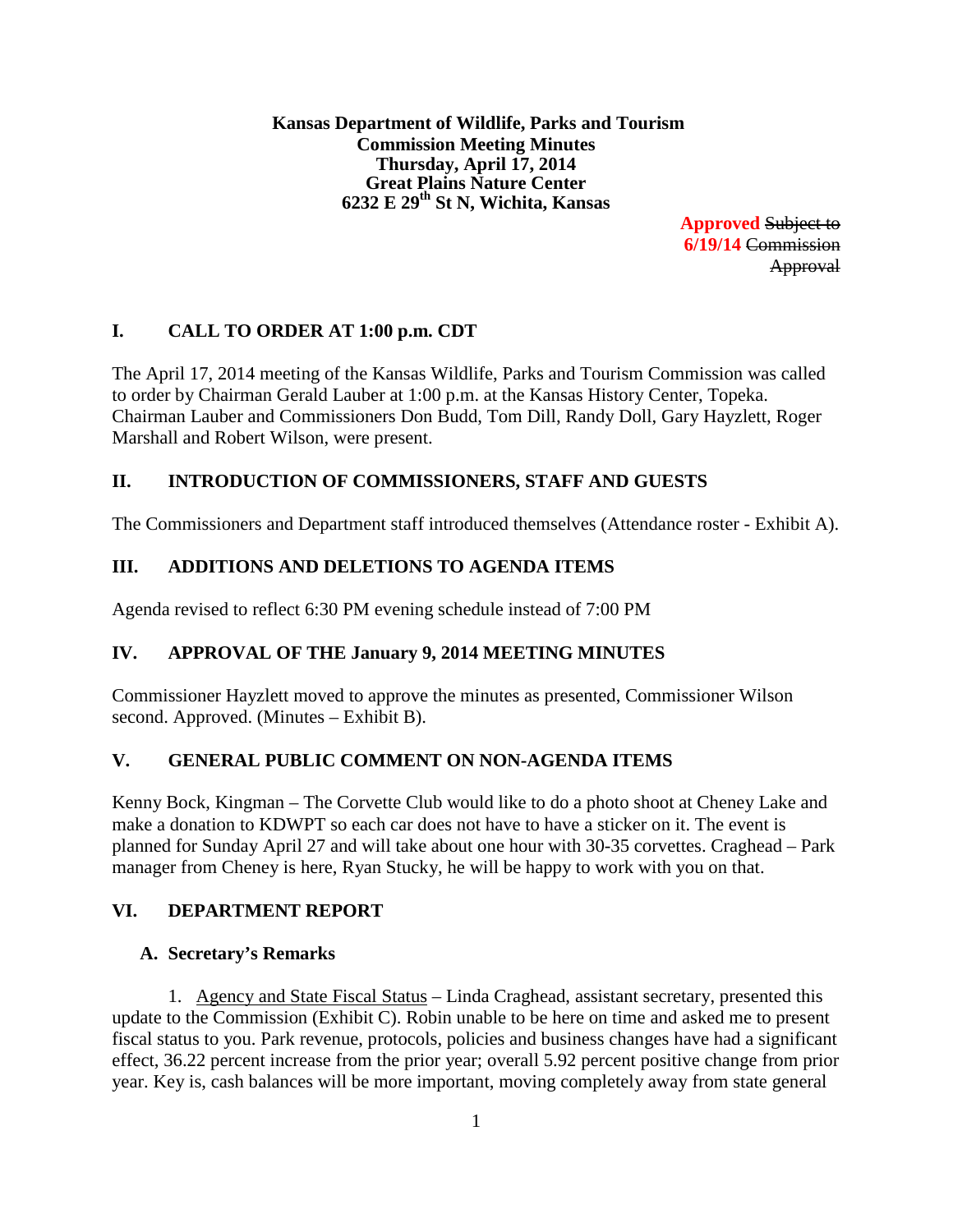fund (SGF), now only EDIF (lottery funds); hope to move away from support with operations, but not sure we can totally. Cabin Fee Fund and Park Fee Fund, projections little less than last year, hope marketing campaign will help with that. Things are moving in right direction in respect to agency. Chairman Lauber – What about negative months? Cindy Livingston – That is just when money hits the accounts and when it showed up in accounts. Craghead – Also, had note with all cabins through Wildscape and we still have an agreement with them and they receive a small amount because of assistance setting up this program; pleased administrators and legislature worked with us then. Chairman Lauber – Will we build up surplus if we don't build any more cabins? Craghead – Not set up to pay operating expenses so coming out of CFF. Commissioner Marshall – Why so far behind in WFF? Sexson – Holding our own, no large increases, no fear of falling back. License sales begin to show because of decrease in upland game numbers. Chairman Lauber – Decrease in gun sales from last year. Sexson – These figures are not federal funds, these figures come from license sales; had 75 percent reimbursement from federal funds not shown here. Falling behind on those because in the process of getting those drawn down. Craghead – Federal revenue not reflected in this report. Commissioner Marshall – EDIF funds down? Craghead – That money was a onetime proviso to pay off cabins to Wildscape, now strictly an apportionment from the legislature. Commissioner Marshall – It changes year to year? Craghead – Yes.

2. 2014 Legislative Update – Chris Tymeson, chief legal counsel, presented this update to the Commission. We are about 10 days from the legislature coming back, April 30, back for 10 days for veto session; authorized 90 days every year, have run over in the past, 108 days, but anticipate 90 days. Nothing is done until final bell rings. Few bills still alive from last year: SB50 on boater education. SB94, classify muzzleloaders the same on federal and state level. SB223 on crossbows, no bill needed as they are allowed by all hunters during big game archery hunting. SB272, new this year, controlled shooting areas and removed cap by county on number of acres, one county bumping against cap and one 2/3 up, currently limit is 3 percent, passed and signed by Governor and is now 5 percent. SB276, LPC, basically says USFWS has no ability to manage lesser prairie chickens in the state; passed out 30-10 in Senate, amended in House about arresting federal officers and other items, House committee passed and is on House calendar. SB281, on removing redbelly snake and smooth earth snake from T&E list. We opposed this bill and it did not pass out, but another bill popped out because of this. There is a process we use to add and remove species. SB323, conservation easements, 50-year lifespan instead of perpetuity, started hearing from some of our partners, grassroots of sportsmen and women and that is how this was made, failed April 4, died on final action in the Senate 23-16. SB357, hunter education bill allowing more than one deferral, started with one-year program to take someone out hunting, at minimum felt like should be two-year program, three deferrals requested, passed Senate, House debated and passed it out at two deferrals, has to go to conference, that is how LPC could get back in there. A lot of bills out there that might or might not happen in this conference committee, two meetings and one more possible, expect this one to happen. SB366, purchase of ground 397 acres in Cherokee County, has to have NRDA funding would pay 100 percent of land, Senate passed, House has done nothing on it. SB370 another purchase of land, considered conferenceable item. SB447, gun bill, amended section on forfeiture of firearms that would come to the agency, passed in House as HB2473, amended in House, passed in Senate in conference in now in HB2578, originally class C firearm licenses bill. Senate substitute for HB2118, would have repealed Kansas Nongame and Endangered Species Act, was amended, put in House,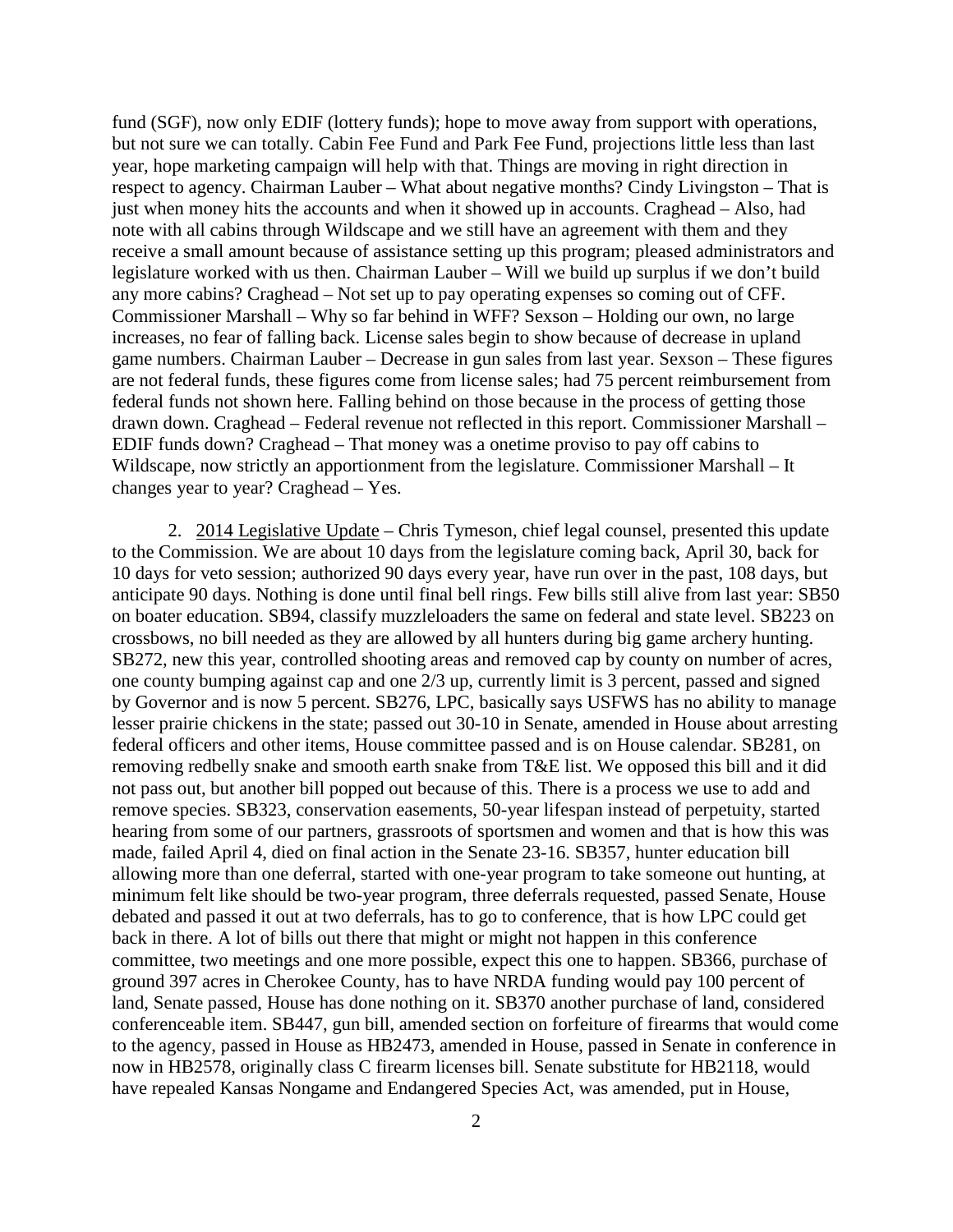stricken from calendar. HB2422, technical cleanup bill on boat taxation, signed April 4. HB2538 (antler bill), change ownership of wildlife, and grant first refusal to wildlife unlawfully hunted on their property, passed House and is conferenceable. HB2595, two fossils, tylosaurus and pteranodon, are now official state fossils and can be used to promote western Kansas. Couple bills tabled: HB2626, use of dogs to track wounded/dead deer, looking at regulatory process rather than statute; HB 2627, hunter education test, didn't go anywhere. HB2694 had hearing, didn't go anywhere. Late bill, HB2737, dangerous wildlife bill from years ago, most recent bill would have added primates and wolves to that list. Chairman Lauber – Where is that bill? Tymeson – Didn't go anywhere. Chairman Lauber – Impassioned primate owners out there. Do you think antler bill will stay where it is? That is a dangerous precedent. Tymeson – A balance, have to see where it goes. Commissioner Budd – Opinion of legislative session? Tymeson – Proud of sportsmen (conservation orgs, etc) that have stepped up this year and had a cohesive crowd this year. Legislature on two-year budget cycle so had time to look at bills they wouldn't normally look at. SB272, SB357, HB2422, and HB2595 still out there, if get hunter education bill out we would feel good, hope to get land bills out too. Chairman Lauber – What about two snakes? Tymeson – Jason will talk to you about that.

#### **B. General Discussion**

1. Tourism Update – Linda Craghead, Assistant Secretary of Tourism and Parks, presented this update to the Commission (Exhibits D, E). Busy timeframe from leisure time frame and turkey hunting standpoint. Did any of commissioners see coverage of launch in Wichita on April 9? Logan Mies is out promoting Kansas, credit to Ryan Stucky, Mike Satterlee and Brian Haug who helped get that event kicked off on April 8 at Cheney State Park. Hosted Heartland Byway conference last week. Nineteen byways and people from 11 states met in Manhattan. Sending e-blast for marketing to all licensed hunters and fisherman, important to capture emails, 200,000 people first target, hopefully it will passed on and shared from there. From earlier report, WFF is \$50,000 ahead from last year. Feedback appreciated. Insert handed out that will be delivered in several newspapers. Entered into two agreements for media coverage, Scott Linden's rooster road trip ends up in November at Cabela's; and Jeff Fuller focusing on waterfowl and turkey hunting and some fishing. Go look at archery range at El Dorado state park, three people here who would be happy to host you, Seth Turner, Randy Just and Tyler Burt. Serving as host to first capital campground at Cedar Crest with Governor and his family, working with Coleman and looking for other corporate sponsors. Sand Hill State Park, near Hutchinson, ready soon – paving roads, etc, hoped to open Memorial Day weekend but not going to make it. Went to Chicago to work with international travel agents, looking for new and unique trips (met by appointment only every 20 minutes), beginning to fill itineraries for several countries. Significant opportunities out there, put information out there and they come to us. Michael Pearce – Date on capitol campground? Craghead - May 30 and 31. Pearce – Surprised to see how many races there are in the state. Have all of the races been compiled in one place so people can find them? There is a growing interest. Craghead – Working to do that, last week in May, Dirty Kanza 200 will be held in Emporia. Kansas is drawing people from other countries; go to TravelKS.com, trying to get out there. Pearce – Forgot Theresa Vail's media event. Craghead – Miss Kansas got her turkey at Gov's turkey hunt. Working with farmers and landowners along the byways, asking them to put emblem in driveways to show bikers are welcome to come in and get water from the hydrant; organized in Wabaunsee County already.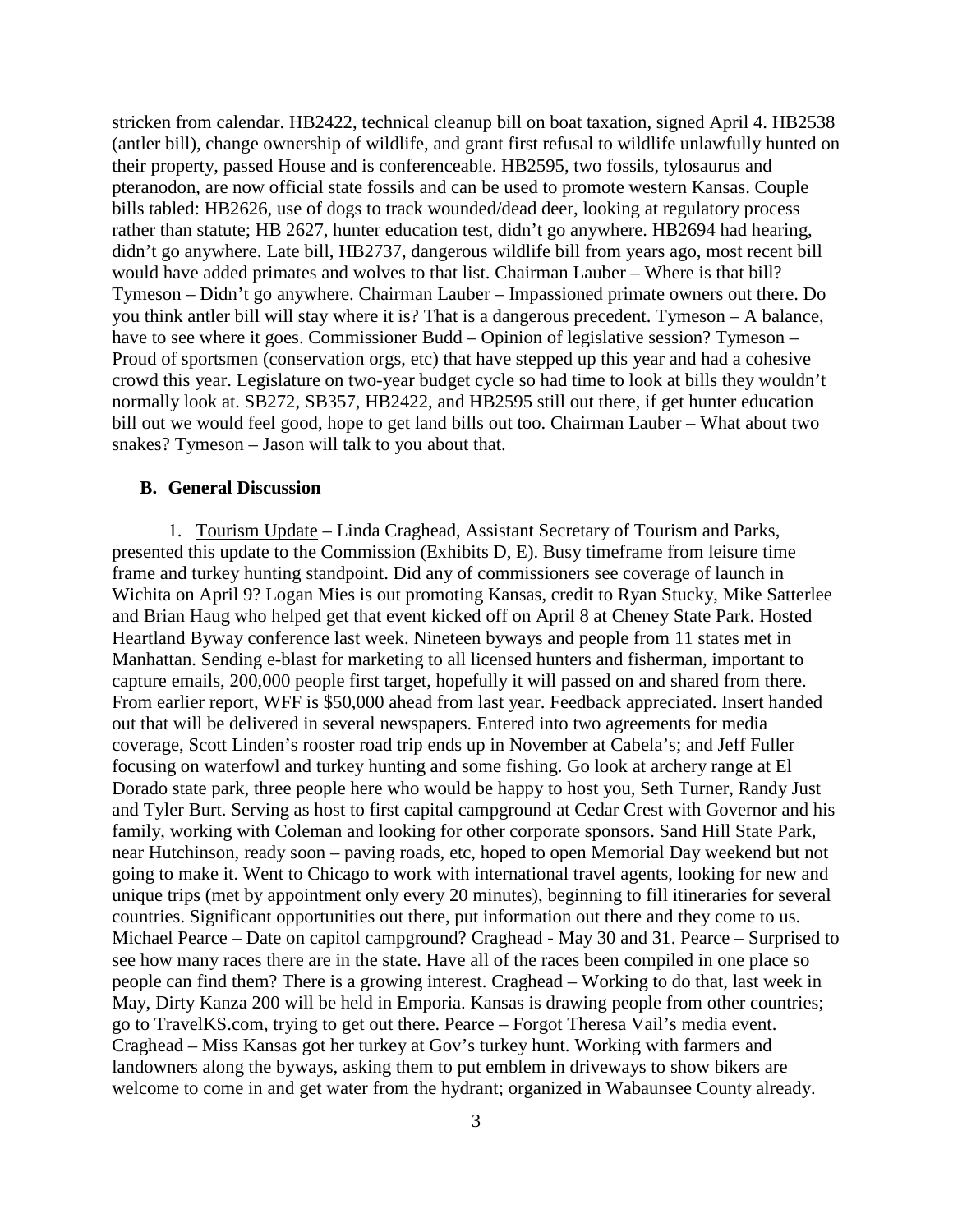Biking opportunities more impressive and gaining notoriety. Bike trail at Wilson SP is up for national nomination and Scott SP for historical significance. At launch showed we have a great state to visit, itinerary out on TravelKS.com sight. Commissioner Marshall – Where are itineraries for countries? Craghead – Worked out individually for those countries, like Nickerson. New itineraries every week for domestic travelers.

2. Fishing Regulations – Kyle Austin, hatchery supervisor, presented this report to the Commission (Exhibit F). Handful of changes: Glen Elder and Lovewell, add 35-inch minimum length limit on blue catfish, first stocked in 2010, seeing 20-23 inch fish being caught, want them to get sexual maturity. Glen Elder also has zebra mussels now want to give more protection to blue catfish there. Changed Lenexa Lake to 13- to18-inch slot limit on bass, stockpiling. LeClere Lake in Coffeyville removed minimum length limits on largemouth and channel catfish. Three locations new on CFAP program: Hays Vineland Park Pond, Hutchinson North Pond and Scott State Fishing Lake, regulations to protect them from a lot of pressure in the beginning. Crappie population expanding so protecting walleye and saugeye. Critzer Reservoir in Linn County online for four to five years, want to remove minimum length on crappie. Change to a 5/day creel limit on blue catfish at Coffey Lake (Wolf Creek), zebra mussels established and blue cats tend to eat zebra mussels, hope will start to reproduce naturally several fish at 35 inches. Change 115-25-14 to include a new trout stocking location: Herington Father Padilla Pond will be added to the list of Type 2 Waters, which require a trout permit only for trout anglers from November 1 through April 15. Revoke 115-18-21 that requires floatline fishing permit (\$2.50) was established so that the Department could evaluate the program by sending out a survey to all permitees. We would like to remove the requirement to possess a permit while floatline fishing because program evaluation is no longer necessary. Commissioner Dill – I had a question from the Glen Elder area, asked if during walleye spawn we could not fish for 2-3 weeks, I said I would ask. Austin – I have seen that and I did night time creel survey for a couple of years back to back; no impact, less than five percent of fish are being caught during the spawn and the vast majority are males. Could close memorial weekend and have better luck. Commissioner Dill – He said it was literally shoulder to shoulder fisherman. Austin – That is one of the times of year fisherman can catch walleye off the shore, not everyone has a boat.

3. Park Regulations – Linda Lanterman, Parks Division director, presented this update to the Commission (Exhibit G). New handout on six regions (Exhibit H). In anticipation of the completion of a campground construction project at Sand Hills State Park, this park needs to be added to a portion of the current regulation 115-2-3 and added to the list of recreational vehicle seasonal camping permits, with El Dorado, Milford, and Tuttle Creek State Parks (includes utilities) per month, per unit (annual camping permit and annual vehicle permit required); \$272 for 1 utility, \$332 for 2, \$392 for 3 and annual camp permit, want \$432 for 3 and \$372 for 2 utilities and have 64 sites going in there. In Reno County north of Hutch and is going to popular. What makes it appealing is it is close to Hutchinson and is popular for equestrian traffic; want to manage right and needs to be at higher rate. State cabins, bring to you when we want increases in cabin fees, ran numbers and occupancy rate, when renting weekend have to rent for two days, running 70 percent to 80 percent capacity; want to raise rate \$10 per weekend night, \$20 for weekend; average rate would be \$105 and \$120 for two-bedroom cabins in prime season. Move traffic to week days, difficult to schedule weekends. Worked on cabins to keep them upgraded and need to manage those and bring occupancy rate to manageable rate and spread it out a little.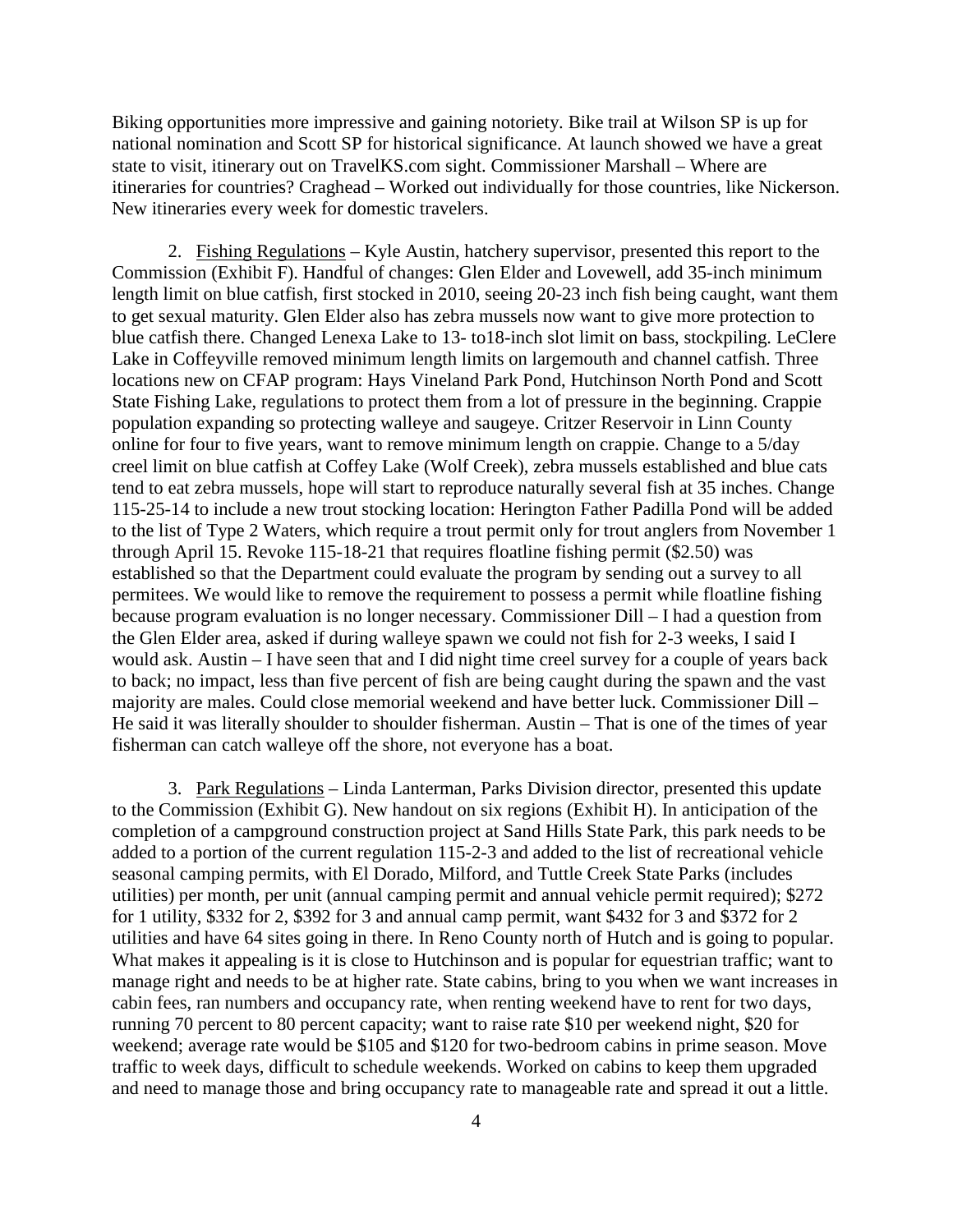Looked at neighbors and clearly need to increase. Commissioner Dill – What cabins are you looking? Lanterman – Hillsdale SP, adding 50 campsites and within that looking at 8-10 cabins, just have to get funding right. Commissioner Dill – Adding new locations rather than more cabins at existing areas? Lanterman – Added two new at Wilson, not open yet; added five at Clinton, the last of Corrections cabins. Commissioner Marshall – When will they open? Lanterman – Not sure. Commissioner Dill – What is approximate cost of cabins? Craghead – Not sure, were built by Corrections in the past, have to factor in site prep. Todd Workman - About \$180,000 to \$200,000, moving them in was expensive. Looking at private construction options and building in clusters. Onsite stick building is a newer concept, but hasn't solicited bids yet. Commissioner Dill – What about high schools who build houses? Craghead – Always looking for sponsors. Commissioner Budd – What kind of promotion could you make with Corvette club, or something like that? Parks moving nationwide on campaign, on national front where we haven't been before because of Tourism. Kansas is only state who has facilities mapped and sent to national database. We are thin and at times a lot of work. Craghead – Manage business like a business, request is \$10 increase for weekend nights. Chairman Lauber – Can we vote on this today? Tymeson – Yes. **Commissioner Budd moved to increase cabin fee by \$10 per weekend night (all cabins except Wilson and Perry that were increased last year, during prime season), Commissioner Hayzlett second to approve increase (Exhibit I).** Ron Klataske – Preserve natural character of state parks and what we can do for restoration. Restore grasslands on Sand Hills SP to natural condition and remove the trees; conservation community has mentioned this over the years, started out with grassland resource that is quite unique. Lanterman – Ryan is here today and he is manager, started to do that a year ago, look at manager's plans and take those ideas and take it up through the chain of command. Klataske – At Lovewell, noticed observation area, same thing has happened, it has grown up in trees. Prairie dog colonies important, other species reliant on them. Chairman Lauber – Is it our issue that the trees grow up or naturally occurring? Klataske – Grasslands don't survive without some management, mowing, burning and cutting. Commissioner Budd – Has Audubon ever thought about coming forward with proposals to participate in partnerships. Klataske – Could be. Like at Lovewell, people with chainsaws. Missouri spends time on preserving habitat in their state parks. Lanterman – We would need that, for many years Sand Hills was a satellite area, but will have people there and was used for trails only. We do manage areas on our state parks. Chairman Lauber – Prairie dogs, we do manage for those species. Klataske – One of most eastern-most colonies. Neighbors have never had trouble with those prairie dogs. Kill off brome and reintroduce native grass.

#### *Break*

Chairman Lauber – Gave permission to gentleman to speak. Martin Grimes, Wichita – Resident all my life, bird hunting in 1995, friend talked me into deer hunting in 1998, work for Coleman so travel a lot. Time limited when I could hunt deer, Thursday or Friday after opening season, change time a little, allows rifle hunters time in rut, having trouble seeing deer right now, hunt out by Cheney. Can't bird hunt anymore because of knees, I'm 68 years old. When windy in Kansas don't see deer, working people don't have time to get out on opening day, extend time period to thanksgiving. Asking for opportunity in earlier time, thinking about giving it up because of opportunity. Appreciate your time. A lot of poaching in this state, hard for private individuals to get place to hunt. Glad law enforcement is there but would like to see more of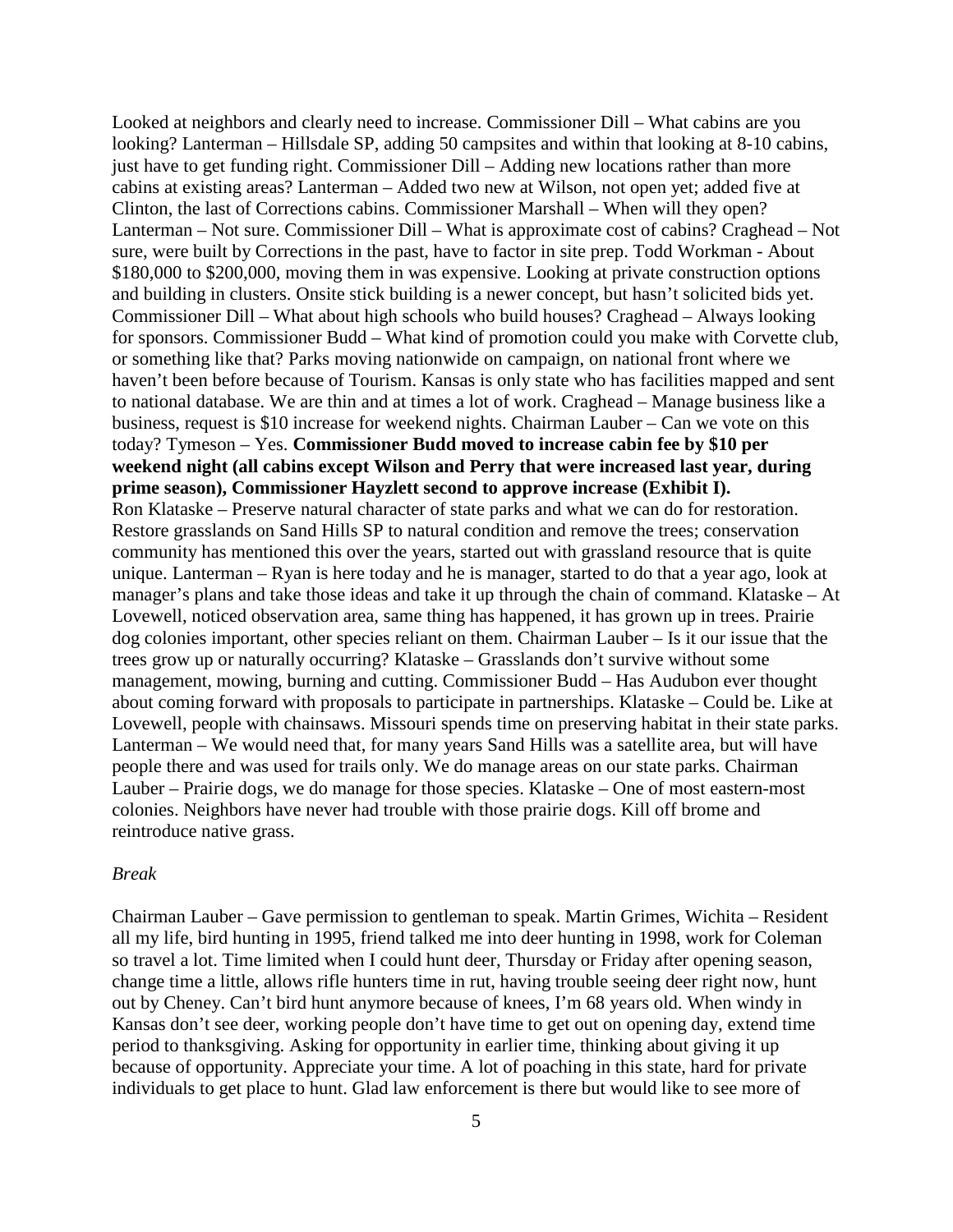them. Chairman Lauber – There is a lot of factors involved with that.

4. Late Migratory Bird Seasons - Tom Bidrowski, migratory game bird program manager, presented this update to the Commission (Exhibit J). Annual U.S. Fish And Wildlife Service (USFWS) frameworks establish maximum bag and possession limits, season lengths, as well as earliest opening and latest closing dates. States must operate within the frameworks when establishing state-specific waterfowl seasons. Late migratory game bird frameworks are published in August, after results from the May Breeding Duck Survey and other population and harvest data are available and recommendations from the various Flyway Councils are reviewed at the USFWS Service Regulation Committee (SRC) Meeting (July 31, 2014). I will cover in more detail at future meetings. Chairman Lauber – Waterfowl survey is yours? Bidrowski – Yes, it will be available in upcoming weeks (Exhibit K). Chairman Lauber – Results at June meeting? Bidrowski – Preliminary results but not final results until August meeting. Commissioner Marshall – Walk us through this. Bidrowski – Sampling base will come from Kansas waterfowl hunting stamp, 36,000; 26,000 from Kansas, which will be our base, residents. If we ran survey 10 times, nine out of 10 times would expect same results; based on 40 percent response rate we are mailing out about 7,400 random surveys and there is a 23 percent chance of being selected to complete the survey. Commissioner Marshall – Can you tell where they are from? Bidrowski – Where they live or where they hunt, question 2 will tell us that. Commissioner Marshall – Biggest concern is methodology, person who returns this is different. If Fox asks question and CBS, two different answers. Two different clienteles. Chairman Lauber – There are 28,000 people, randomly picking 7,400 out of that, will get more inspired hunter to take the time to fill out the survey. Commissioner Marshall – More biased. Bidrowski – Around 64 percent hunt less than five days. All we have is addresses of the people who have purchased a waterfowl stamp. Chairman Lauber – If I get a survey I tend to think of it as an obligation to fill it out. Bidrowski – If not responding I guess they don't care when waterfowl season is. Commissioner Doll – It is considered bias if you require action on their part, the way to get accurate survey is to call them on the phone, not as much bias that way. What Commissioner Marshall is saying is accurate. Commissioner Budd – When politicians do a poll they do it by phone because they want it accurate. Bidrowski – Have luxury of having licensed hunters. Commissioner Budd – Being you are doing it this way; SE season, read through options A-F, similar to 2012 or 2013 season in bold. Do you see problems with that? Bidrowski – Canada geese don't line up as well. Chairman Lauber – I looked at that, didn't see bias, saw way to not have to look back at calendar. Commissioner Budd – If I go to McDonalds I have to get a Big Mac the way it is or ask for it special. Couldn't we make it the same? Chairman Lauber – Dramatically different than past years? Bidrowski – Looking at season dates, six best options. Commissioner Budd – Wanted to know how we were going to do this survey, but letting us see this beforehand helpful; just trying to save August grief. Chairman Lauber – You used last year's survey to get the dates you wanted. Marshall – Didn't agree survey said the same thing. Look at Low Plains SE zone, pretend I like F, but my hunch is B is my favorite if I get friends to score B low than I can bias that. Bidrowski – Sample size will overcome that. Commissioner Budd – Who is on waterfowl committee? Bidrowski – One from each public land region, one from each region of private lands, two federal refuge managers, one from DU; I serve as chair. Chairman Lauber – Review recommendations made by that committee, who will use their best efforts to gather information from this survey and have thoughts, suggestions and insights to come up with recommendations. Works for every other season we have because we don't have control of bird's migration, more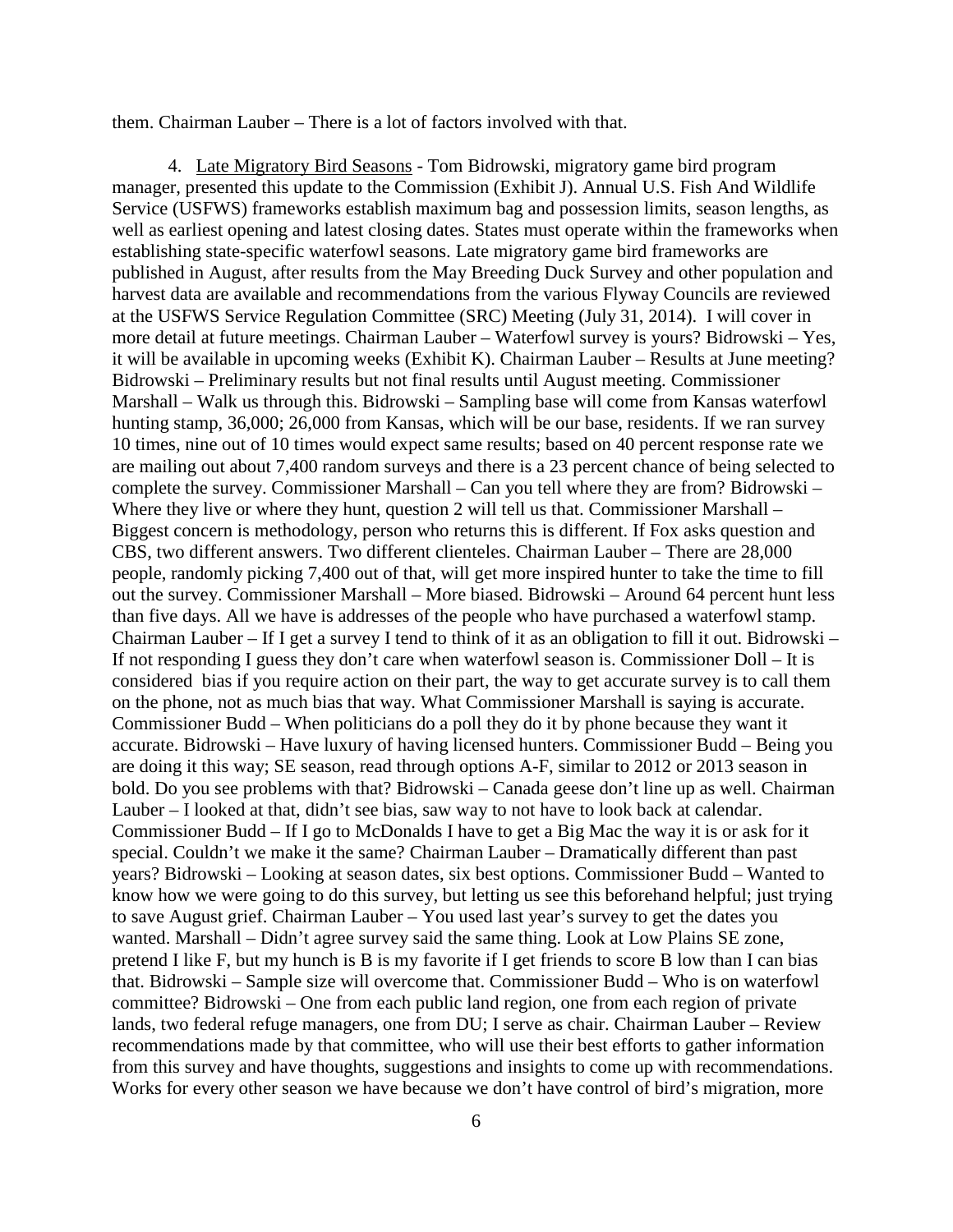controversial, don't think we want to have a major change in the way the agency provided information to what you want to do. Don't want survey committee to use same as in the past? Commissioner Doll – Same level of bias as in the past, not suggesting we do true survey by doing phone call, but what I am hearing from Commissioners, some tweaking for data to be more accurate; what is in best interest of sportsmen; reworded presentation would get more accurate data, a low cost alternative. Bidrowski – You have survey for two months, never questioned where used; standard survey based on national survey and is one of three legs we use to make regulations. Commissioner Dill – Would you be opposed to taking boldface out and "similar to" out? Bidrowski – Sure, most know when they are going to go hunt without looking back at the calendar, those that don't respond are mostly opening day hunters. Commissioner Budd – I can gauge my season on last season because I know whether I had success or not. My confusion in all of this, if we are going to have a survey and staff is going to recommend against it, have to do one of two things, get rid of staff or get rid of survey. Bidrowski – This is one of ways to set regulations. Commissioner Budd – My ways seem way out there to you, but yours do to me too. Just because we have done things for 50 years doesn't mean it is right. Chairman Lauber – Saying staff didn't follow the survey, and it is one of three factors, realistic approach and staff takes other two factors and they may or may not use this, not surveys fault. Don't want to encourage a particular outcome. Commissioner Doll – Tom does good job getting data best they can, my only point is we have a biased survey and we could tweak this a little bit and get a better result. That could be accomplished simply, more accurate with little cost. Bidrowski – Can you provide that tweak? Commissioner Doll – I'm not on waterfowl committee. Sexson – Tom is not out there alone. If commissioners have some idea on how they could tweak this, provide written comments. Commissioner Doll – Not in the next five minutes. Sexson – Not in five minutes but in the next couple of days, got a survey that is reliable from statistical standpoint, asking us to make survey to meet expectation of Commission, I don't want to put my biologists in that position. Commissioner Doll – Not what I am saying. Chairman Lauber – Send suggestions to Keith so that it can go to the committee, other than that I don't believe we will agree on survey. Go with standard methodology and what we got, let Keith know what you want and they may or may not go with it. Commissioner Doll – Wouldn't you rather have more accurate data than less accurate? Chairman Lauber – We don't make decisions based on the survey, a factor that you use. Commissioner Doll – No one is making that assumption. Commissioner Budd – Where we get into discrepancy is bold print, and makes options consistent. Bidrowski – Based on what has happened in the past. Commissioner Budd – The perfect survey is an accurate one. We will talk about it in Great Bend. Bidrowski – Survey will repeat itself 9 out of 10 times, around 40 percent. Commissioner Dill – Not all going to agree, pass comments on, eliminate boldface to eliminate prejudice or bias, eliminate them all or just leave last year's. Commissioner Marshall – Simplest is always the best, rank one, two or three. Bidrowski – Use Likert scale, rather than ranking. Commissioner Marshall – Too many choices. Bidrowski – Picks up small nuances. Chairman Lauber – Send changes to Keith to be passed on to committee, get survey done and move on. Not trying to discourage this, but we have more meetings. Commissioner Wilson – What is the third part of this? Bidrowski – Migration chronology, past harvest and human dimensions, when people want to hunt comes from survey. Come through me and up chain of command and then to you. Commissioner Wilson – Do waterfowl managers look at this? Bidrowski – One from each region on committee. Michael Pearce – Will harvest figures be available for next meeting? Bidrowski – Looking at 1996-2013. Pearce – Was commission presented last year's survey or just results? What power does commission have with surveys?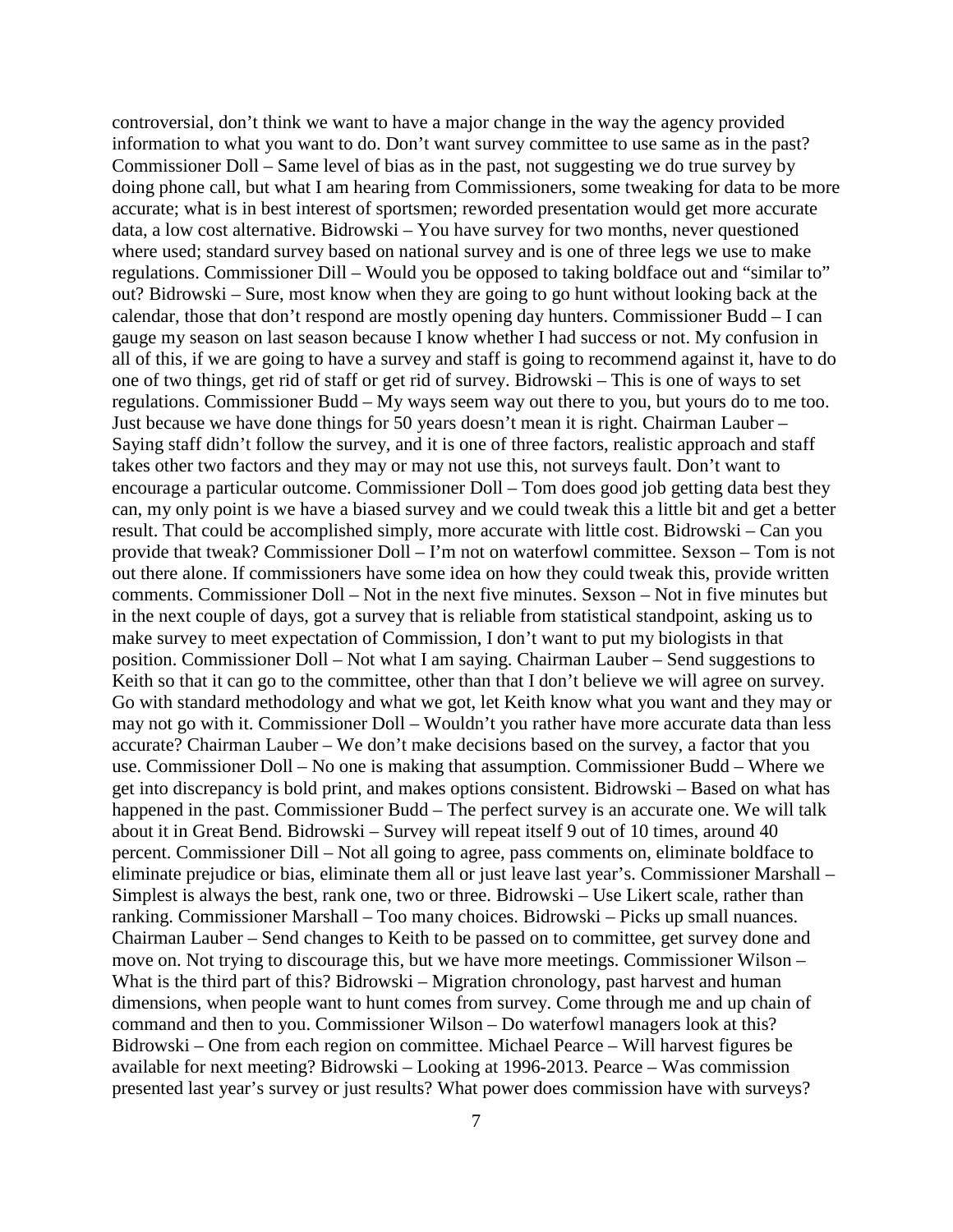Tymeson – Advise and vote on the regulations. Leading into some personnel, but this is advice. Pearce – Can I speak to Roger later? Pearce – Fair to say that no matter what survey says you are going to set the dates for ducks as late as you can? Commissioner Budd – No. Commissioner Doll – How is this personnel related? Tymeson – Staff has right to not accept this. Chairman Lauber – Don't feel we have gotten into personnel. Commissioner Doll – Advise, not personnel. Commissioner Budd – Advise relative to information you give me, if chose not to, take information you give me the same.

5. Lesser Prairie Chicken Federal Listing Update - Keith Sexson, Assistant Secretary, presented this report to the Commission (Exhibit L). On March 27, 2014 the USFWS announced that the Lesser Prairie-Chicken (LPC) was to be listed as threatened under the Endangered Species Act (ESA). The final listing and 4(d) rules for the lesser prairie chicken were published in the Federal Register on April 10. The effective date of these final rules will be May 12, 2014. Also announced was a final special rule under section 4(d) of the ESA that will "limit regulatory impacts on landowners and businesses from this listing." Diving into 4(d) rule to see how plan can be applied. FSA and NRCS had conference opinions that have been released, how affected or managed under natural resource programs (primarily farm bill and CRP), trying to understand what is covered under those opinions. There were 17,000 birds in 2013, indications that rangewide populations are increasing. With listing didn't take very long for suit to be leveled against USFWS from petitioners, those out there who feel it should be endangered. One side of Service will be dealing with law suits and our plan will come under scrutiny. Other side of equation, Kansas joined law suit with Oklahoma Attorney General; in beginning as a result to take care of backlog of species; warranted but not precluded was not one of the choices the USFWS was given for these 250 species. Industry to enroll property, 4.3 million acres signed up, 45 companies, another 13 companies in process of signing up. CCAA not applicable after May 13, 2014, however landowners and industry can continue to take protection under the rangewide plan. Obtaining impact credits, realized by various industries out on the landscape; had enrollment from eight landowners to develop management plans for their property for credits, funded by fees from impacting industries. Continue to study documents that are there now. Jim will present that during upland bird presentation and continued hunting of greater prairiechickens (GPC), have work to do there. I provided the news release in briefing book from USFWS, when they announced the listing. Commissioner Budd – I think you and Jim put up a good fight and did what you could do. Sexson – Five states are still working together to enlist these management programs with a goal to get them delisted and will be challenged from the side, to find holes in the management plans. Have resources to deal with these issues as they come. Robin and Chris can talk about this better, LPC, but rangewide plans are well understood by legislators this session. When you go from 37,000 birds to 17,000 it is hard to go with notwarranted status. Commissioner Dill – If listed is there specific amount of time to get them delisted? Sexson – Open-ended, rangewide goal for 10 years is 67,000 birds; USFWS needs to consider where we need to be to consider delisting.

#### **C. Workshop Session**

1. Upland Bird Regulations – Jim Pitman, wildlife biologist, presented this report to the Commission (Exhibit M). Because of listing no longer able to take LPC after June 12. In 4(d) rule did recommend incidental take when hunting GPC. Have to implement parts collection,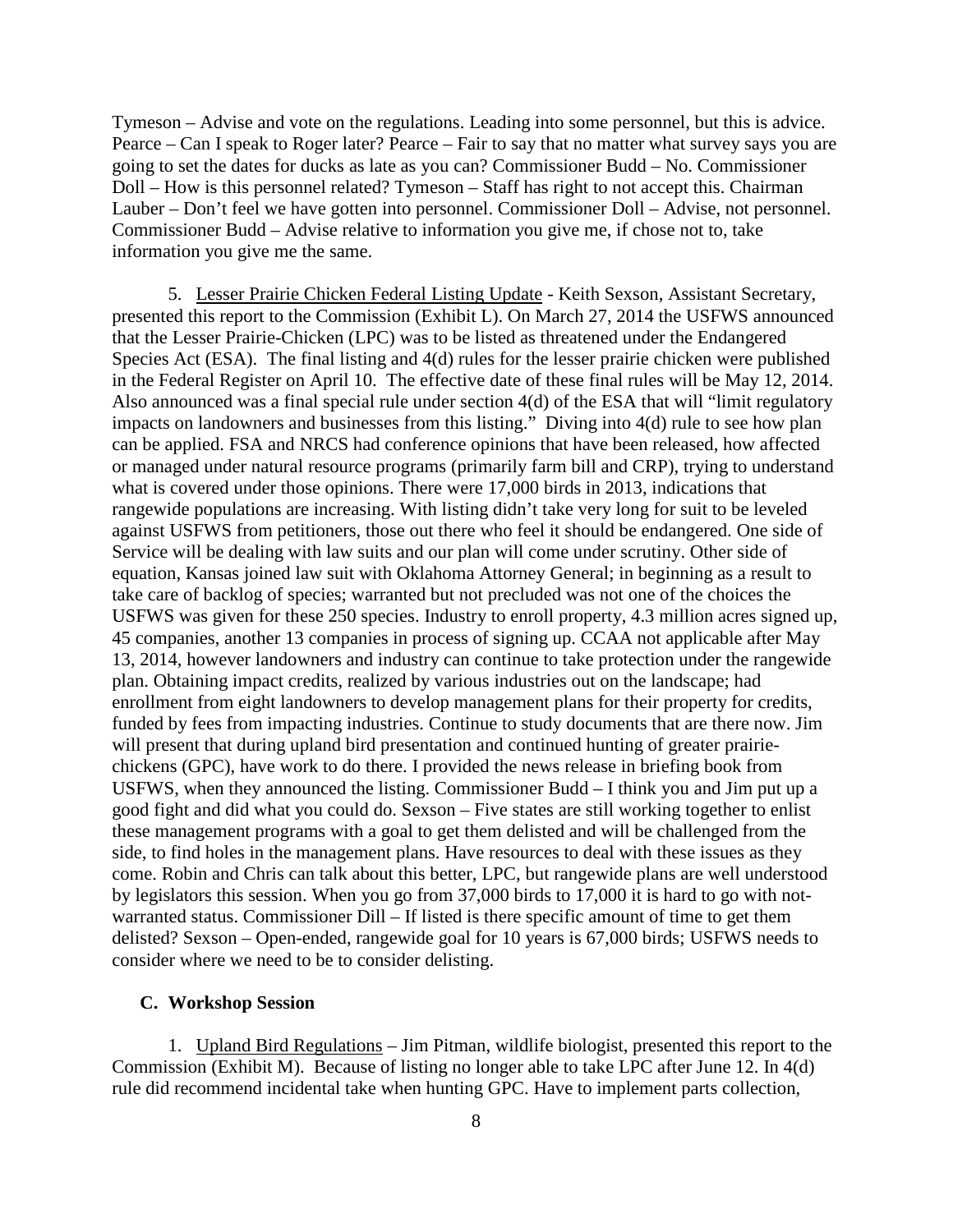similar to waterfowl on federal level; provide envelopes to get wings or other parts to see what part is LPC, GPC or hybrids. Continue GPC hunt in NW Kansas with incidental take. Commissioner Doll – Ballpark number of hunters? Pitman – Around 1,500 in NW Kansas, differs greatly in harvest numbers; ballpark of hundreds. If numbers return to 2010 numbers could be thousands. Chairman Lauber – How will you send out survey? Pitman – Just talked to geneticist, depending on numbers, may have to sample everyone. Chairman Lauber – Cost of genetic study? Pitman - \$61 each. Chairman Lauber – Expensive surcharge. Pitman – Can use PR funds for 75 percent of that. Chairman Lauber – I have a lot of contact in SE region, Woodson County used to have a lot of prairie chickens, want to know why do we allow hunting if there are so few of them? Could you or your staff write an article on why we still allow hunting in some of these fringe areas; will be burning and other factors, but as a non-biologist, would help us with public? Pitman – Got phone call from landowner, where he implemented conservation plans in the Flint Hills, I encouraged him to write an article himself and can incorporate some of my own information with that. Chairman Lauber – Would like to educate people on that. Pitman – Thinking along the right lines. Ron Klataske – Relative to LPC think one of things that has hurt the agency, as population of LPCs was going down, we were increasing hunting opportunity and adding brood season. Look at credibility of department. One of things you alluded to is having hunting seasons where there are few birds, some counties have none. On SW region, take northern line, Highway 96, extend to Highway 56 and down to I-35, why have open season when there are none. Not reduce hunter opportunity, did with turkey and deer, population numbers match conditions; look at that in the future for eastern two counties in Kansas, with possible exception of Anderson County, rest of have none or very few. Could take out the few you have for genetic diversity. If populations disappear people will say the department didn't take care of them, it doesn't jive with what you want to project. Chairman Lauber – Same as constituent said to me. Klataske – Objective should be clear. Commissioner Marshall – Would you change all hunting in NE unit? Klataske – No, not north of I-70. Commissioner Marshall – Okay…. perception issue? Klataske – I don't think so, people understand core habitat. I see it as adapting to the reality. Pearce – Jim, when you said every bird shot or sample? Pitman – Sample. Pearce – Ballpark? Pitman – About 1,500 hunters, a few hundred or everybody who shoots one in that area, it will be voluntary.

2. Public Land Regulations – Brad Simpson, public lands section chief, presented this report to the Commission (Exhibit N). I need to bail out Linda; prairie dogs at Lovewell are on public land, not state park. Public land regulations are adopted by reference in KAR 115-8-1, same as we went over in March and we will go over these in June when we vote.

Keith Sexson – Introduced Jason Luginbill, new ecological services section supervisor, now in Topeka office; as well as spending some time in Pratt.

3. Kansas Threatened and Endangered Species Five-year Review of Lists – Jason Luginbill, ecological services section chief, presented this report to the Commission (Exhibit O). We're in the midst of five-year review of Kansas threatened and endangered species and are reviewing ten species. The Threatened and Endangered (T&E) Task Committee seeks the best science available to assist in the formulation of final recommendations to the KDWPT Secretary and Commission regarding the status of those species under review. Scientific experts were sent a numerical rating form and asked to comment regarding the proposed listing changes and have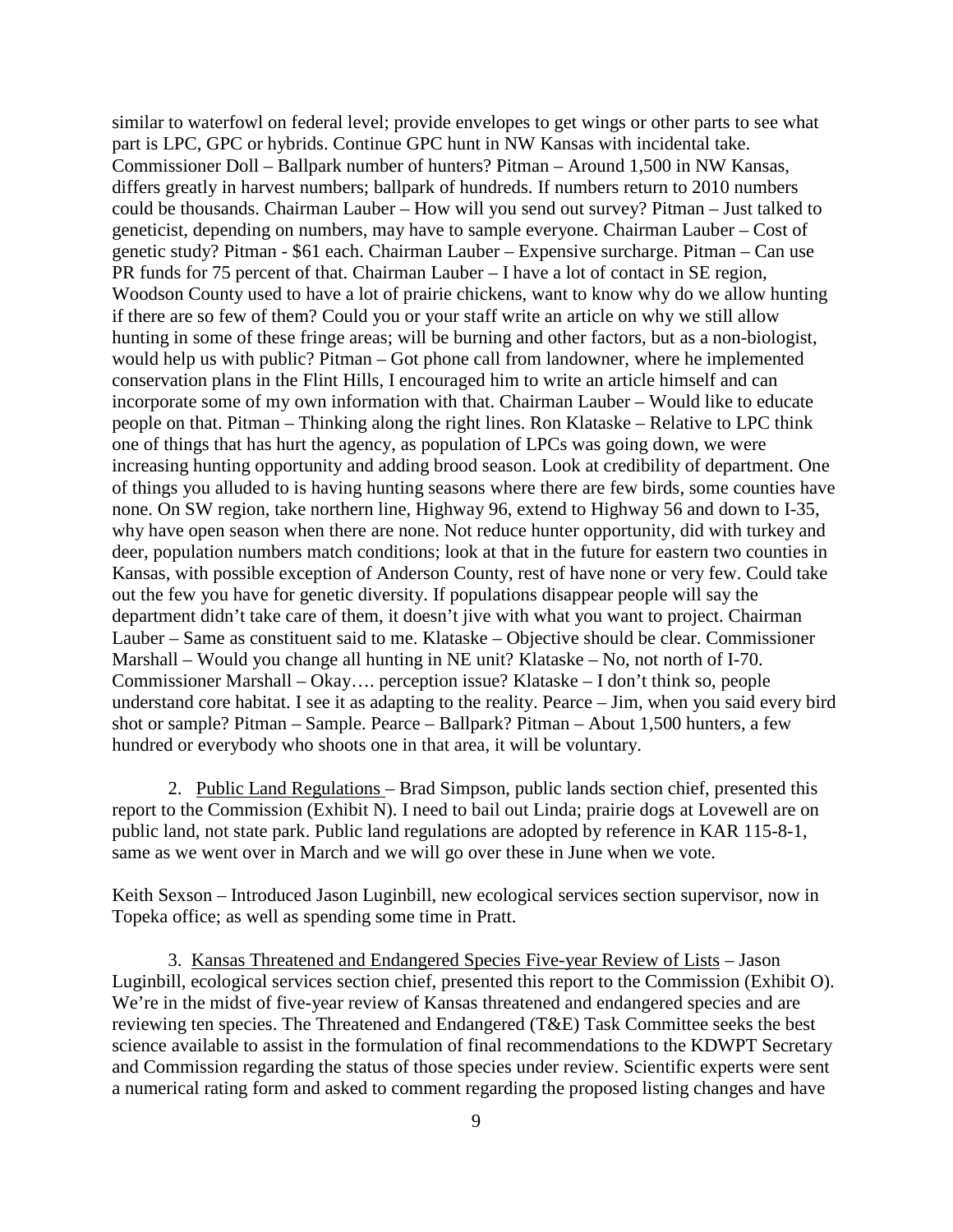until April 30 to respond to the T&E Task Committee. They have until the first week of June to have to have recommendations to Secretary Jennison for his review and then to the Commission. The required informational meetings are occurring; have met in Galena, Shawnee Mission and Topeka and have meetings scheduled for Garden City and Hays. Chairman Lauber – Three species moving from threatened to not listed, are they extirpated? Luginbill – Not located in state for some time, viable petitions; many-ribbed salamander turned out to be Oklahoma salamander and had not been found for some time.

4. Webless Migratory Birds - Tom Bidrowski, migratory game bird program manager, presented this update to the Commission (Exhibit P). Although webless migratory bird hunting regulations are subject to the same federal framework process with the U.S. Fish and Wildlife Service as waterfowl, stability in season dates and bag limits allows the inclusion of crows, doves, sandhill crane, snipe, rail and woodcock; bag limits and season dates are also part of the permanent regulations. Summary in first table is species and regulations, second table is season dates and bag/possession limits No changes recommended to the webless game birds regulations. Commissioner Wilson – Crow season in all 50 states? Bidrowski – Maybe some states along the Mexican border don't; under depredation order since the 1950s. I will have to look it up and send you an email. Tymeson – Protected under migratory bird treaty. Commissioner Hayzlett – Set seasons or set by federal regulations? Bidrowski – Federal regulations and commission sets regulations, not sure why the November 10 date was chosen.

5. Early Migratory Bird Seasons - Tom Bidrowski, migratory game bird program manager, presented this update to the Commission (Exhibit Q). The U.S. Fish and Wildlife Service (USFWS) annually develops the frameworks for states to establish migratory game bird hunting seasons which establish maximum bag, possession limits and season lengths, earliest opening and latest closing dates; defines teal population thresholds for which September teal season can be held. Final federal frameworks will not be set until June 26, 2014 USFWS Service Regulatory Committee meeting, will adopt at our June 19 meeting. We expect no changes in frameworks which would allow a 16-day season. Last year there was an increase in the daily bag limit from four to six and possession limits is now three times the daily bag limit.

Ron Klataske – I actually want to skip back to last item. Relative to crows, come to Riley County in the wintertime near Tuttle Creek reservoir; crows compete with upland game birds. Comment on sandhill crane season. Audubon of Kansas has three requests: return to afternoon closure until 2012, wise closing and from ecological standpoint allows cranes to go back to roosting areas. Believe it would increase hunter opportunity and allow birds to stay, don't give them rest and may in fact be pushing them onto Oklahoma and Texas. These birds have longest migration of any migratory birds we hunt (coming from Siberia and Alaska). Other request is to reestablish the onset of shooting hours a half hour after sunrise, impact on take and safe guard of whooping cranes warrants that. Third, roosting areas are limited and important to sandhill cranes; if nobody hunts them at wetlands, then close roosting area at Cheyenne Bottoms. Pearce – Asked for Commissioner Marshall's opinion, what percentage of hunting happened on roosting areas, happens in fields? Where do you think most of cranes come from? Commissioner Marshall – Both areas, 15 miles from both is where we hunt. Don't know anyone who has hunted cranes off the wetlands. Klataske – Federal frameworks are there for reference, but not the gospel. Not everybody understands the difference between cranes and other wading birds, including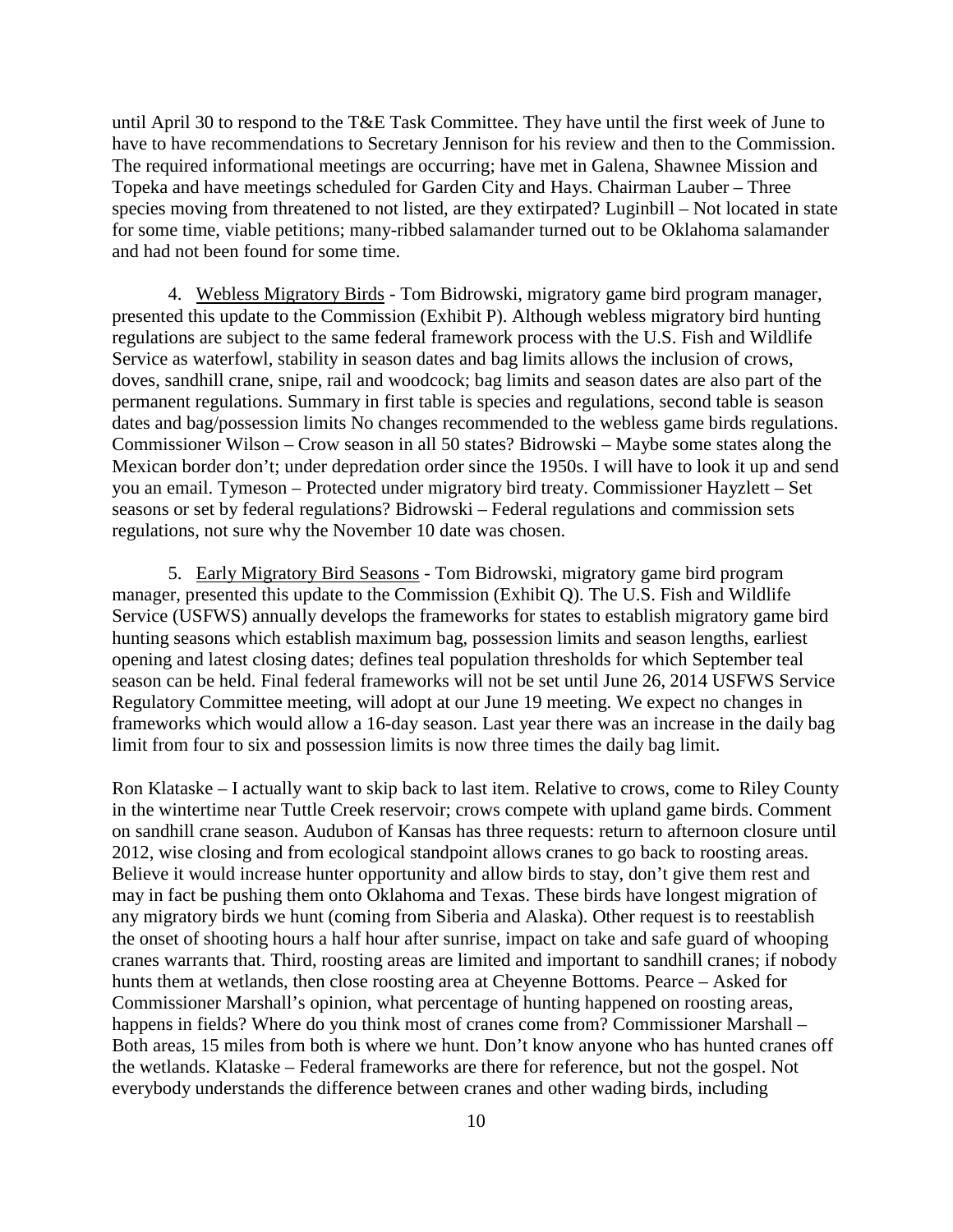whooping cranes. If you have seasons on roost sites, like at Cheyenne Bottoms, people will shoot another long necked bird. Non-hunters are not necessarily anti-hunters. Commissioner Marshall – Quivira is closed. Klataske – Cranes seem to be using Quivira more than Cheyenne bottoms.

### **VII. RECESS AT 4:27 p.m**.

#### **VIII. RECONVENE AT 6:30 p.m.**

### **IX. RE-INTRODUCTION OF COMMISSIONERS AND GUESTS**

#### **XI. DEPARTMENT REPORT**

#### **X. GENERAL PUBLIC COMMENT ON NON-AGENDA ITEMS**

Michael Pearce – Kevin, regarding antler bill, what is the department policy if someone finds deer dead under the policy? Tymeson – Have a directive. Jones – Policy concerning salvage of deer parts, taken under permit of some type, during season or with salvage permit. Shed antlers are okay to take, find deer skull proper procedure would be to leave deer there to call officer and see if that animal was poached, and decide whether to seize as evidence or turned back to owner. Pearce – Have had complaints on inequality on deer taken. Do they have to proof the deer was taken? Jones – Some indication animal was unlawfully taken, on a case-by-case basis. Pearce – Several reports through the years. Jones – No evidence of wrongdoing my opinion would be to give it back. Pearce – Lloyd, reduced opportunity to shoot antlerless deer in Unit 17 and at same time added tags, seems like double standard? Fox – Trying to increase antlerless deer take and even out where the demand for permits was high and success was high.

Jason Wenzel, Wichita – Burden of proof is whose responsibility? Jones – On law enforcement officer. Wenzel – No size restriction? Jones – No. Wenzel – If deer is confiscated what happens to the deer? Jones – If held for a case two options to get rid of evidence: would be sold (antlers at auction) or can be used for educational, scientific or department objective. Have used for stop poaching program. Wenzel – In situation where you might hit a deer, how does that protocol go because we could be dealing with a sheriff, highway patrol on getting salvage tag? Jones – All law enforcement officers have them and some biologists. Wenzel – If we find a deer, what do we do? Jones – Look for indication of potential crime scene. Wenzel – coyote hunting during deer season is that coming up? Chairman Lauber – Not coming around for a while.

#### **XI. DEPARTMENT REPORT**

#### **C. Workshop Session (continued)**

6. Fort Riley Deer and Other Considerations - Lloyd Fox, big game research biologist, presented this report to the Commission (Exhibit R). We have reviewed Fort Riley's input on deer seasons and will vote on this in June.

7. Use of dogs to track dead or wounded deer - Lloyd Fox, big game research biologist, presented this report to the Commission (Exhibit S). Working on this regulation at this time,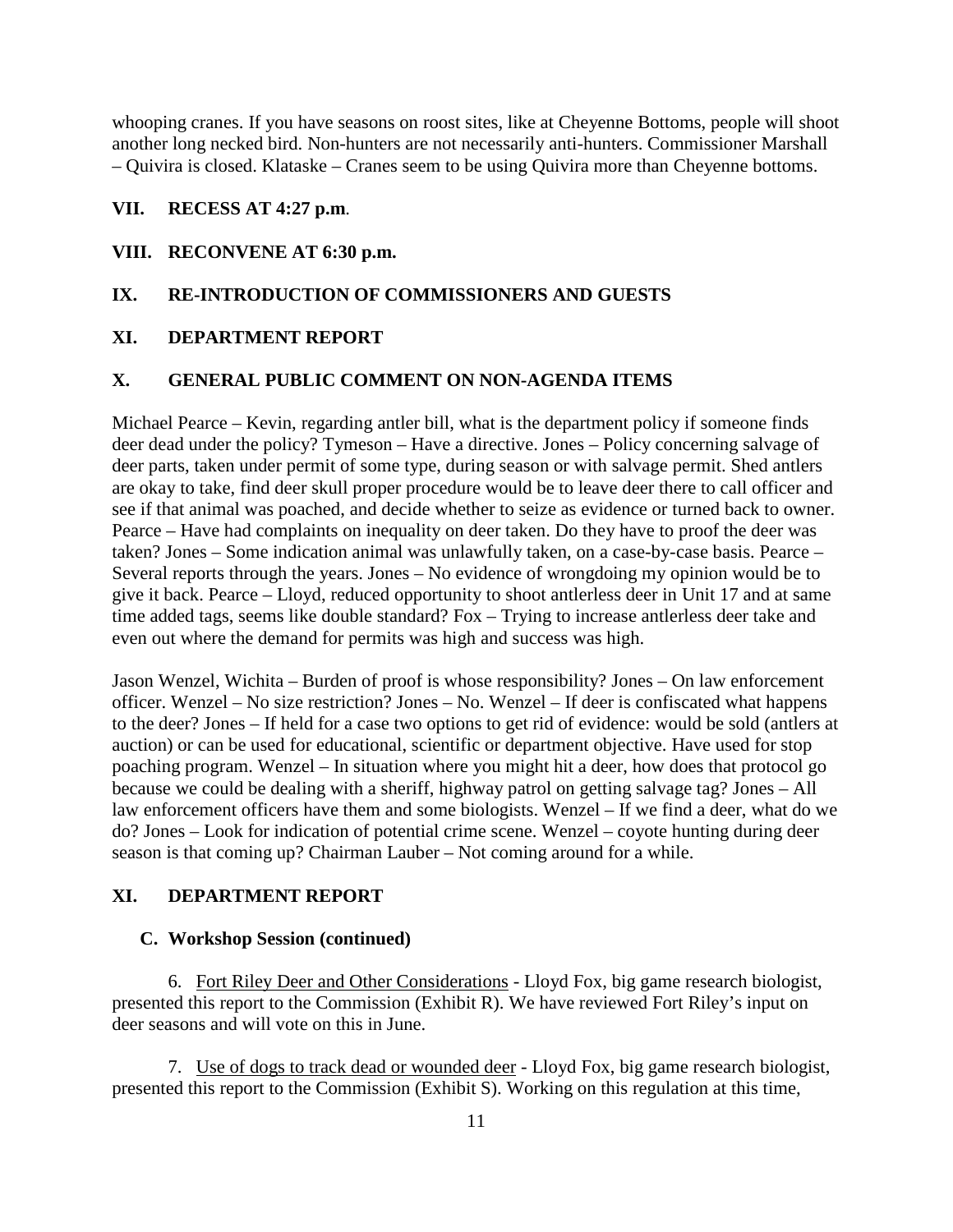have information from surveys from deer hunters and have given description of what deer hunters have said from 2010/11 (Exhibit T). We have mapped out where it is legal, trailing dog would be remain on a leash, require tracker and hunter to contact local law enforcement to let them know this is going on. Tracker would be required to have a hunting license, similar to what is required of people who assist a hunter. Chairman Lauber – Is there a procedure where you could go in with flashlight to find that deer? Mark Rankin – Most of conservation officers will go out and assist in recovery of an animal under those circumstances. Chairman Lauber – Lost a few deer over the years because it got too dark. Johnny Delmont – If I understood, can I pursue animal after dark if I don't have a dog? Rankin – If you don't have a weapon. Pearce – Does buddy who helps you find deer have to have a hunting license? Rankin – If helping during the hunt they would. Pearce – Most common complaint is you can't find a conservation officer. Rankin – Contact Operation Game Thief. Pearce – Talked to four or five other states and got photos of people tracking. Not aware of state where it is illegal, understand no weapon, but dog seems okay. Don't want to waste the meat and if you leave it overnight it is wasted. Commissioner Marshall – People who object, what is their concern? Fox – Use of dogs during hunting, may decrease fair chase, changes the parameters and a host of other reasons. Commissioner Marshall – Would Pope and Young disqualify you if you got your deer with a dog? –No. Commissioner Hayzlett – Are comments coming from public? Fox – Yes, coming from use of free ranging dogs, where dogs hunt deer. Commissioner Hayzlett – Even though not hunting they still don't like it? Fox – Yes, new to us, looking at what other states have done. In past opposition to using dogs at all; not an alternative way to detect a deer or to get in a position to shoot a deer. Commissioner Dill – Call in to Operation Gamethief would that satisfy that requirement? Rankin – Ideal to reach conservation officer, but realize you can't always reach them. Pearce – When voted on? Tymeson – August, not in effect until June.

8. Hunting on same day of deer or turkey permit purchase – Mark Rankin, law enforcement assistant director, presented this report to the Commission (Exhibit U). Just omitting one line from existing deer regulation. Provided handout with numbers of when permits were purchased (Exhibit V). Had some concerns of irresistible urge to take a buck and then go to town and buy a permit; from law enforcement perspective want to leave it the way it is. Commissioner Dill – Many going to buy it ahead? Rankin – About 82 percent had permit before the opening. Concern of losing sale, when they don't have to buy them until they hunt, used to have a cutoff date. Commissioner Budd – Don't think it is going to make it any easier to get the permits. Know 95 percent of people are going to buy ahead of time. Commissioner Dill – Are other states allowing same day hunting? Rankin – Don't have any data on that. Tymeson – Nebraska has same day hunt, don't know what Missouri has. Commissioner Dill – Doesn't make sense to make them wait. Chairman Lauber – I want you to check on Missouri and Oklahoma and bring back that data Commissioner Budd – Don't feel this is a big deal. Rankin – I have to represent my officer's opinion. Pearce – Is it 24 hours or next calendar day? Rankin – Next calendar day. Pearce – Have you ever had a case where someone shot the deer and then went and bought the tag? Rankin – Yes. Commissioner Wilson – Whitetail antlerless season may change to where you have to shoot antlerless before you shoot a buck. Think you can get from outfitter and shoot a deer. At some point may be forced to shoot a doe before a buck, foresee that? Fox – Some states have that, hard sell in state like this. Commissioner Wilson - Have to eliminate does somehow. Fox – This is one of the reasons, still have many tools in our tool chest. Cutting back on intensity of hunting antlerless deer; opposite seems to be the case in some areas, they feel we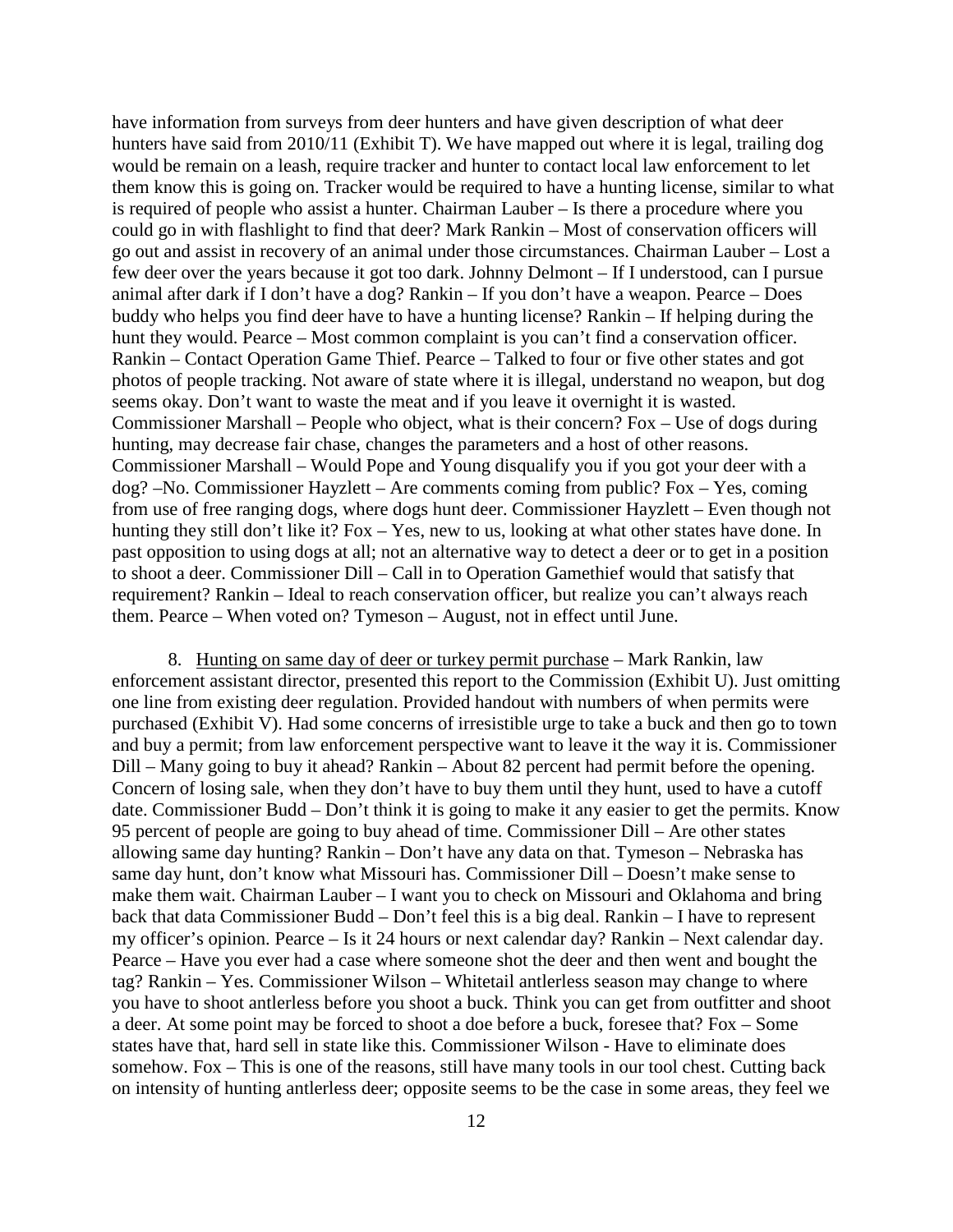have gone too far with the harvest. This is the art of management, finding balance.

# **D. Public Hearing**

*Notice and Submission Forms; Kansas Legislative Research Letter and Attorney General Letter (Exhibit X).*

1. KAR 115-25-7. Antelope; open season, bag limit and permits. - Matt Peek, wildlife biologist, presented this report to the Commission (Exhibit Y). Archery season will be September 20-28 and reopens October 11-31. Archery permits are available to residents and nonresidents. Firearm season is from October 3-6 with 140 firearms permits are proposed in the three management units as follows: Unit  $2 - 98$  firearms permits; Unit  $17 - 34$ ; Unit  $18 - 8$ . Muzzleloader season is from September 29-October 2 with 40 permits proposed in the three management units as follows: Unit  $2 - 26$  muzzleloader permits; Unit  $17 - 8$ ; Unit  $18 - 6$ . Firearm and muzzleloader seasons are resident only.

# **Commissioner Wilson moved to approve KAR 115-25-7 before the Commission. Commissioner Dill seconded.**

**The roll call vote on KAR 115-25-7 as recommended was as follows (Exhibit Z):**

| <b>Commissioner Budd</b>     | <b>Yes</b>    |
|------------------------------|---------------|
| <b>Commissioner Dill</b>     | Yes           |
| <b>Commissioner Doll</b>     | <b>Absent</b> |
| <b>Commissioner Hayzlett</b> | <b>Yes</b>    |
| <b>Commissioner Marshall</b> | Yes           |
| <b>Commissioner Wilson</b>   | Yes           |
| <b>Commissioner Lauber</b>   | Yes           |

**The motion as presented KAR 115-25-7 passed 6-0.**

# **XII. Old Business**

*None*

# **XIII. Other Business**

### **A. Future Meeting Locations and Dates**

June 19, 2014 – Lamplighter Inn & Suites meeting room, Pittsburg August 21, 2014 – Kansas Wetland Education Center, Great Bend October 16, 2014 – Martinelli's Restaurant meeting room, Salina January 8, 2015 – Kansas City area (Bonner Springs community center)

# **XIV. ADJOURNMENT**

The meeting adjourned at 7:15 p.m.